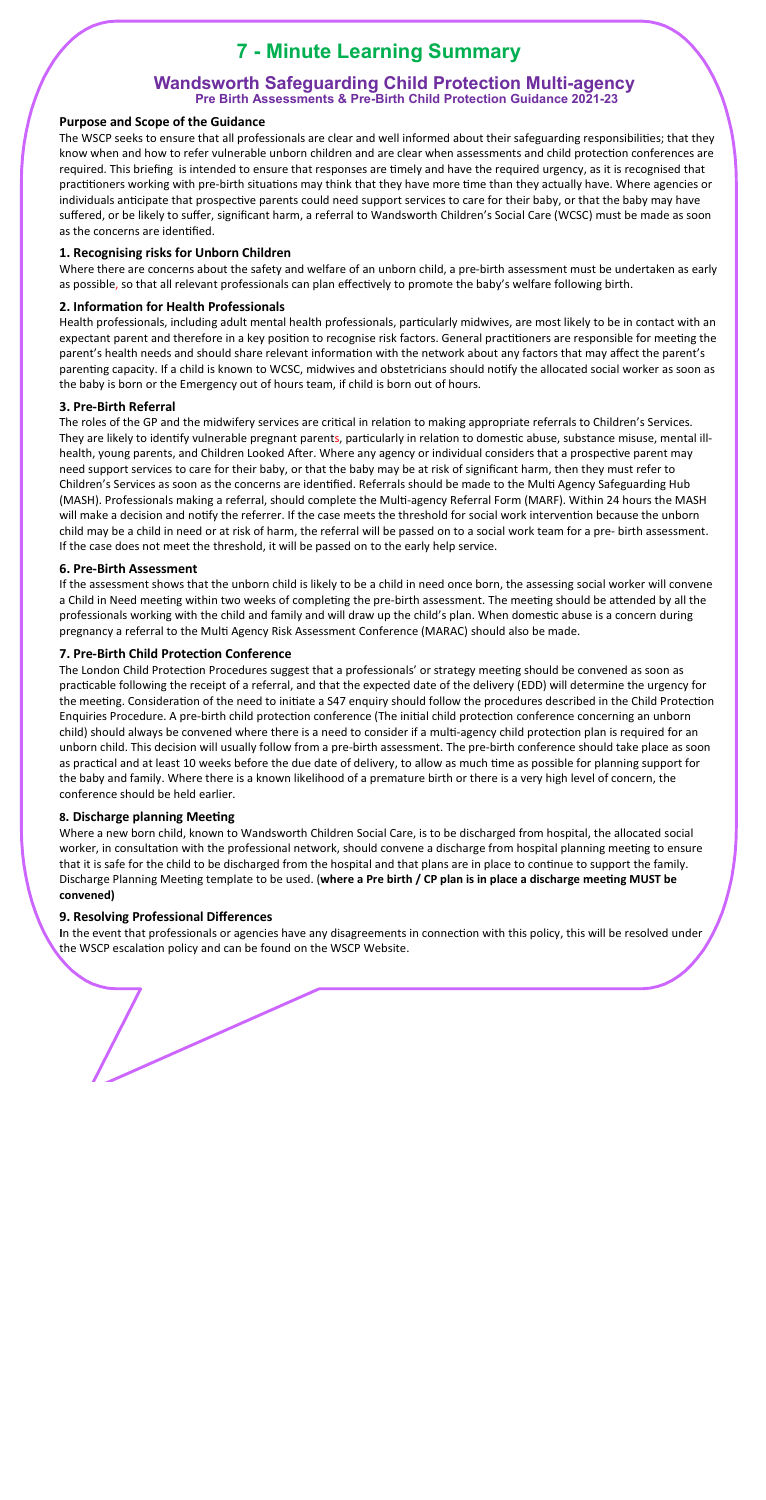4. Where the potential child protection concerns are related to the prospective parent's mental health, **drug/alcohol use, learning disability or physical disability, then the Adult Services workers have a key role**  in relation to referral to Children's Services. It is very important to refer such prospective parents to **Children's Services at the earliest opportunity in order to:** 

- Provide enough time to make adequate plans for the baby's protection which may include child protection conference or legal proceedings.
- Provide enough time for a full and informed assessment
- Avoid initial approaches to parents in the last stages of pregnancy, at what is already an emotionally charged time.
- Enable parents to have more time to contribute their own ideas and solutions to concerns and increase the likelihood of a positive outcome for the baby circumstances prior to the birth.
- Provide enough time to mobilise protection from within the family's own resources.
- Enable the early provision of support services to facilitate optimum home circumstances prior to the birth

- Support from partners
- Family structure and if support is available or not
- Whether the pregnancy is planned or not
- The feelings of the parent's, partner of the pregnancy
- The parent's dietary intake and any related issues
- Any medicines or drugs, whether prescribed, taken before or during pregnancy
- Alcohol consumption
- Smoking
- Previous obstetrics history
- The current health status of other children
- Any miscarriages or terminations
- Late booking
- Refugee status
- Any chronic or acute medical conditions of surgical history
- The parent's psychiatric history, especially depression and self-harming
- Whether the parent has been subjected to Female Genital Mutilation and if medical intervention required to enable the parent to safely deliver the baby.

## **2. Professionals should make a referral to Wandsworth MASH for a pre- birth assessment in**  the following situations:

**1. When assessing risk, midwives should gather**  relevant information about the parents during the **booking in appointment and consider whether any aspects of any of the following issues may have a significant impact on the child and if so how:** 

Consent to share information by the parents should not be a barrier to the professional network and guidance should include advice about how to overcome any barriers which may arise as a result of consent issues.

Under GDPR and Data Protection Act 2018 you may share information without consent if, in your judgement, there is a lawful basis to do so, such as where safety may be at risk. When you are sharing or requesting personal information from someone, be clear of the basis upon which you are doing so.

- A previous child of the parent has suffered significant harm and has been removed from the parent's care or died in suspicious circumstances
- A sibling is subject to care proceedings or is looked after
- A sibling in the household, or if parents live in separate households, is or was subject to a child protection plan
- The parent or another adult in the household is known to pose a risk to children
- The parents are under the age of 18 and/or is a care leaver and is vulnerable
- The parent's lifestyle and behaviour during pregnancy may harm the unborn child or raises concerns about future care of the child. Some areas of risk and not totally exclusive:
	- Substance misuse that may impact on parenting
	- Parent has enduring and/or severe mental ill health
	- $\bullet$  Domestic abuse and family violence that may impact on parenting  $-$  (could be just DVA experienced during pregnancy which is known to have a negative impact on the unborn development related to the mother's raised cortisol levels)
	- $\bullet$  Homelessness and chaotic lifestyles that may impact on parenting
	- Parental learning disabilities that may impact on parenting
	- The unresolved impact of parents own experience of being abuse
	- One parent is thought to be a risk to children
	- A concealed pregnancy or failure to engage with ante- natal services
	- FGM risk assessment indicates that the baby may be at risk.

#### **3. Consent**